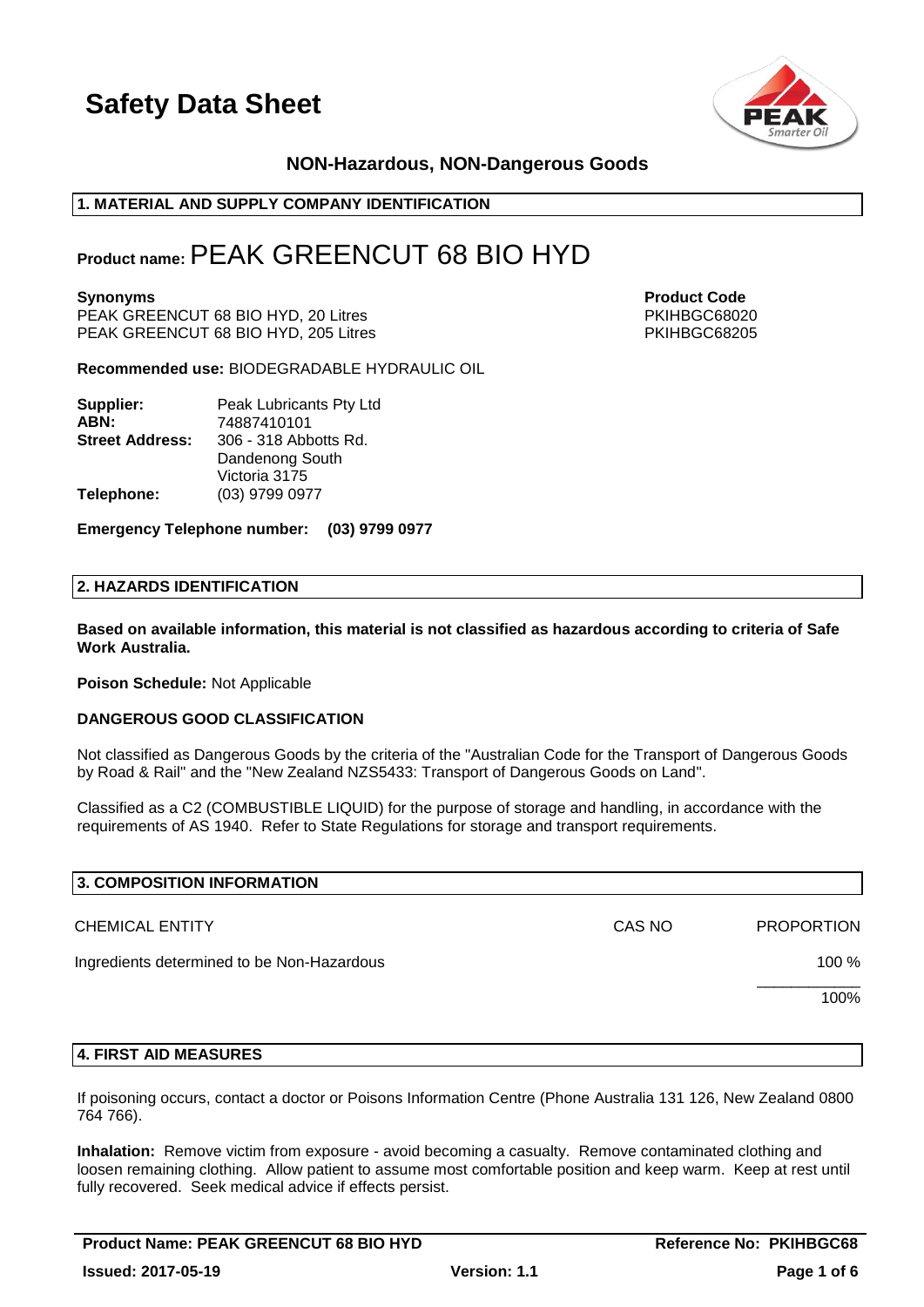

**Skin Contact:** If skin or hair contact occurs, remove contaminated clothing and flush skin and hair with running water. If swelling, redness, blistering or irritation occurs seek medical assistance.

**Eye contact:** If in eyes wash out immediately with water. In all cases of eye contamination it is a sensible precaution to seek medical advice.

**Ingestion:** Rinse mouth with water. If swallowed, do NOT induce vomiting. Give a glass of water to drink. Never give anything by the mouth to an unconscious patient. If vomiting occurs give further water. Seek medical advice.

**PPE for First Aiders:** Wear safety shoes, overalls, gloves, apron, safety glasses. Available information suggests that gloves made from nitrile rubber should be suitable for intermittent contact. However, due to variations in glove construction and local conditions, the user should make a final assessment. Always wash hands before smoking, eating, drinking or using the toilet. Wash contaminated clothing and other protective equipment before storing or re-using.

**Notes to physician:** Treat symptomatically.

## **5. FIRE FIGHTING MEASURES**

**Hazchem Code:** Not applicable.

**Suitable extinguishing media:** If material is involved in a fire use water fog (or if unavailable fine water spray), alcohol resistant foam, standard foam, dry agent (carbon dioxide, dry chemical powder).

**Specific hazards:** Combustible liquid.

**Fire fighting further advice:** On burning or decomposing may emit toxic fumes. Fire fighters to wear selfcontained breathing apparatus and suitable protective clothing if risk of exposure to vapour or products of combustion or decomposition.

### **6. ACCIDENTAL RELEASE MEASURES**

#### **SMALL SPILLS**

Wear protective equipment to prevent skin and eye contamination. Avoid inhalation of vapours or dust. Wipe up with absorbent (clean rag or paper towels). Collect and seal in properly labelled containers or drums for disposal.

### **LARGE SPILLS**

Clear area of all unprotected personnel. Slippery when spilt. Avoid accidents, clean up immediately. Wear protective equipment to prevent skin and eye contamination and the inhalation of vapours. Work up wind or increase ventilation. Contain - prevent run off into drains and waterways. Use absorbent (soil, sand or other inert material). Collect and seal in properly labelled containers or drums for disposal. If contamination of crops, sewers or waterways has occurred advise local emergency services.

#### **Dangerous Goods - Initial Emergency Response Guide No:** Not applicable

#### **7. HANDLING AND STORAGE**

**Handling:** Avoid eye contact and repeated or prolonged skin contact. Avoid inhalation of vapour, mist or aerosols.

**Storage:** Store in a cool, dry, well-ventilated place and out of direct sunlight. Store away from foodstuffs. Store away from incompatible materials described in Section 10. Store away from sources of heat and/or ignition. Keep container standing upright. Keep containers closed when not in use - check regularly for leaks.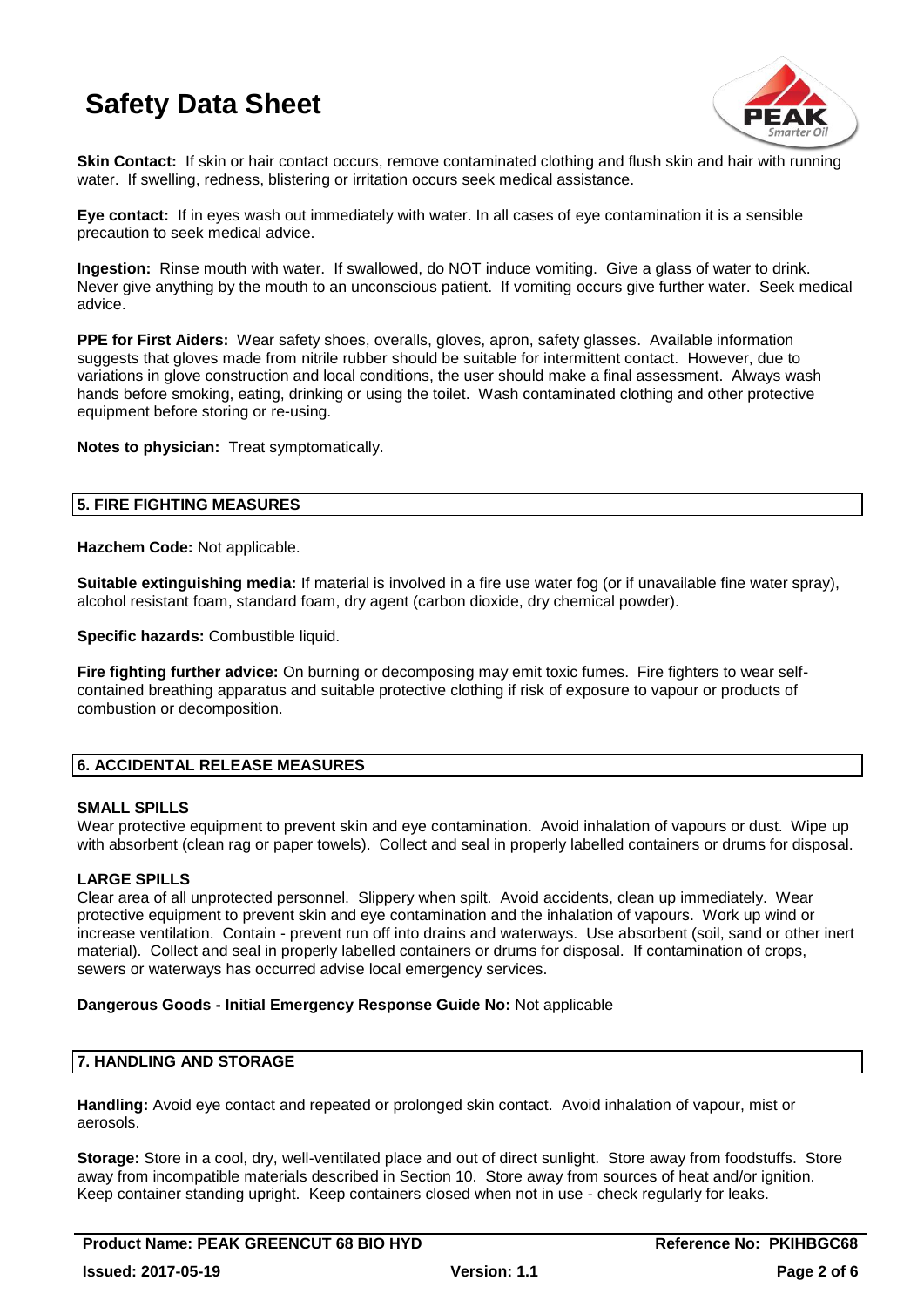

Classified as a C2 (COMBUSTIBLE LIQUID) for the purpose of storage and handling, in accordance with the requirements of AS 1940. Refer to State Regulations for storage and transport requirements.

#### **8. EXPOSURE CONTROLS / PERSONAL PROTECTION**

**National occupational exposure limits:** No value assigned for this specific material by Safe Work Australia.

**Biological Limit Values:** As per the "National Model Regulations for the Control of Workplace Hazardous Substances (Safe Work Australia)" the ingredients in this material do not have a Biological Limit Allocated.

**Engineering Measures:** Natural ventilation should be adequate under normal use conditions.

**Personal Protection Equipment:** SAFETY SHOES, OVERALLS, GLOVES, APRON, SAFETY GLASSES.

Personal protective equipment (PPE) must be suitable for the nature of the work and any hazard associated with the work as identified by the risk assessment conducted.

Wear safety shoes, overalls, gloves, apron, safety glasses. Available information suggests that gloves made from nitrile rubber should be suitable for intermittent contact. However, due to variations in glove construction and local conditions, the user should make a final assessment. Always wash hands before smoking, eating, drinking or using the toilet. Wash contaminated clothing and other protective equipment before storing or re-using.

**Hygiene measures:** Keep away from food, drink and animal feeding stuffs. When using do not eat, drink or smoke. Wash hands prior to eating, drinking or smoking. Avoid contact with clothing. Avoid eye contact and repeated or prolonged skin contact. Avoid inhalation of vapour, mist or aerosols. Ensure that eyewash stations and safety showers are close to the workstation location.

#### **9. PHYSICAL AND CHEMICAL PROPERTIES**

| Form:                                               | Liquid                      |
|-----------------------------------------------------|-----------------------------|
| Colour:                                             | Clear Yellow to Light Amber |
| Odour:                                              | Mild                        |
| $\mathbf{A}$ . In the first section of $\mathbf{A}$ | 1 1 . 1 1                   |

**Solubility:** Insoluble in water **Specific Gravity:** 0.920 **Density:** N Av **Relative Vapour Density (air=1):** N Av **Vapour Pressure (20 °C):** N App **Flash Point (°C):** >180 **Flammability Limits (%):** N Av **Autoignition Temperature (°C):** N Av **Melting Point/Range (°C):** N Av Pour Point/Range (°C): 42 **Boiling Point/Range (°C):** >200 **pH:** N App **Viscosity:** 68.0 cSt @ 40°C, 13.5 cSt @ 100°C **Total VOC (g/Litre):** N Av

> (Typical values only - consult specification sheet)  $N Av = Not available, N App = Not applicable$

#### **10. STABILITY AND REACTIVITY**

**Chemical stability:** This material is thermally stable when stored and used as directed.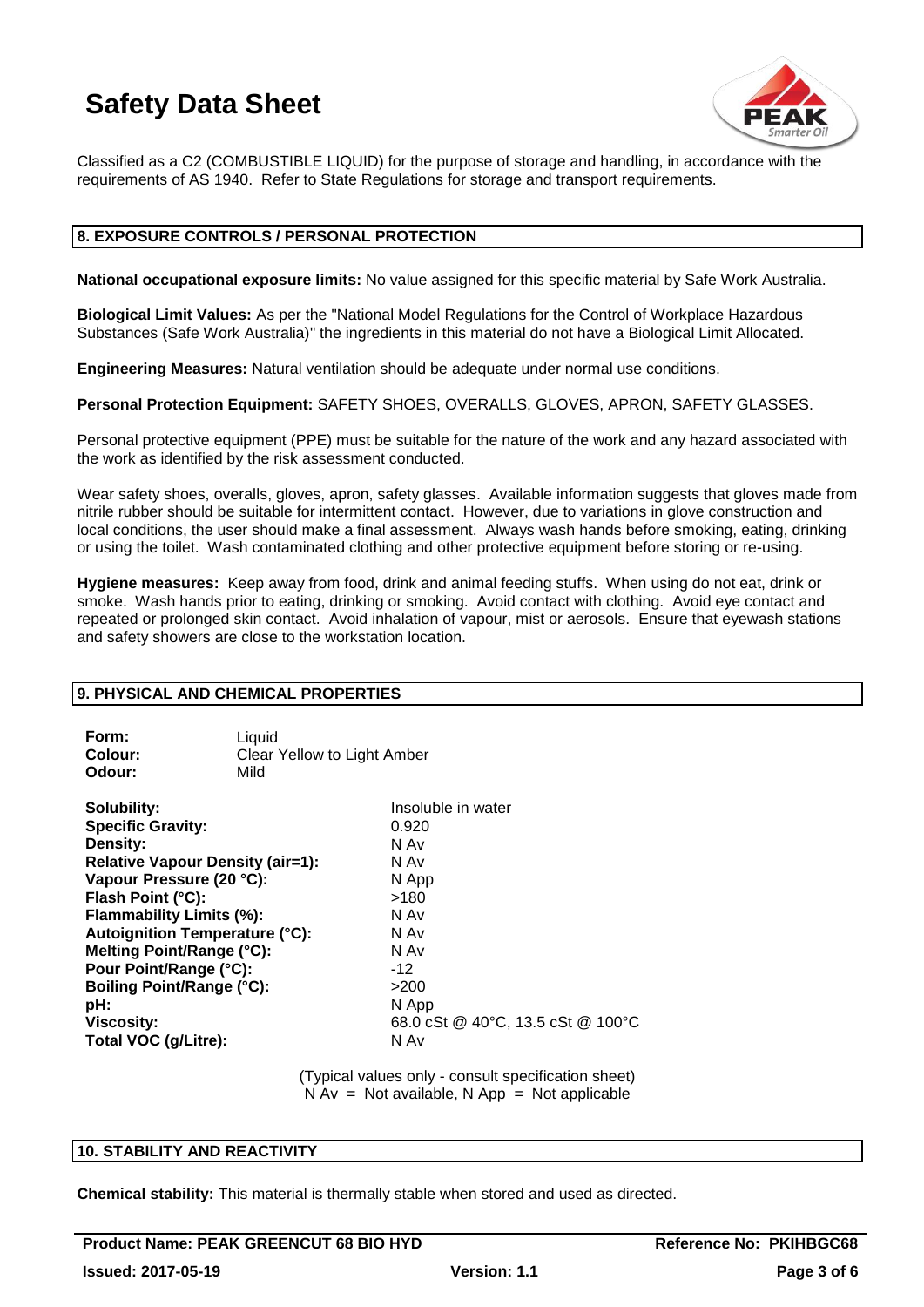

**Conditions to avoid:**

**Incompatible materials:** Oxidising agents.

**Hazardous decomposition products:** Oxides of carbon and nitrogen, smoke and other toxic fumes.

**Hazardous reactions:** No known hazardous reactions.

#### **11. TOXICOLOGICAL INFORMATION**

No adverse health effects expected if the product is handled in accordance with this Safety Data Sheet and the product label. Symptoms or effects that may arise if the product is mishandled and overexposure occurs are:

#### **Acute Effects**

**Inhalation:** Material may be an irritant to mucous membranes and respiratory tract.

**Skin contact:** Contact with skin may result in irritation.

**Ingestion:** Swallowing can result in nausea, vomiting and irritation of the gastrointestinal tract.

**Eye contact:** May be an eye irritant.

#### **Acute toxicity**

**Inhalation:** This material has been classified as non-hazardous. Acute toxicity estimate (based on ingredients): LC50 > 20.0 mg/L for vapours or LC50 > 5.0 mg/L for dust and mist or LC50 > 20,000 ppm for gas

**Skin contact:** This material has been classified as non-hazardous. Acute toxicity estimate (based on ingredients): >2,000 mg/Kg bw

**Ingestion:** This material has been classified as non-hazardous. Acute toxicity estimate (based on ingredients): >2,000 mg/Kg bw

**Corrosion/Irritancy:** Eye: this material has been classified as not corrosive or irritating to eyes. Skin: this material has been classified as not corrosive or irritating to skin.

**Sensitisation:** Inhalation: this material has been classified as not a respiratory sensitiser. Skin: this material has been classified as not a skin sensitiser.

**Aspiration hazard:** This material has been classified as non-hazardous.

**Specific target organ toxicity (single exposure):** This material has been classified as non-hazardous.

**Chronic Toxicity**

**Mutagenicity:** This material has been classified as non-hazardous.

**Carcinogenicity:** This material has been classified as non-hazardous.

**Reproductive toxicity (including via lactation):** This material has been classified as non-hazardous.

**Specific target organ toxicity (repeat exposure):** This material has been classified as non-hazardous.

#### **12. ECOLOGICAL INFORMATION**

Avoid contaminating waterways.

Product Name: PEAK GREENCUT 68 BIO HYD **Reference No: PKIHBGC68**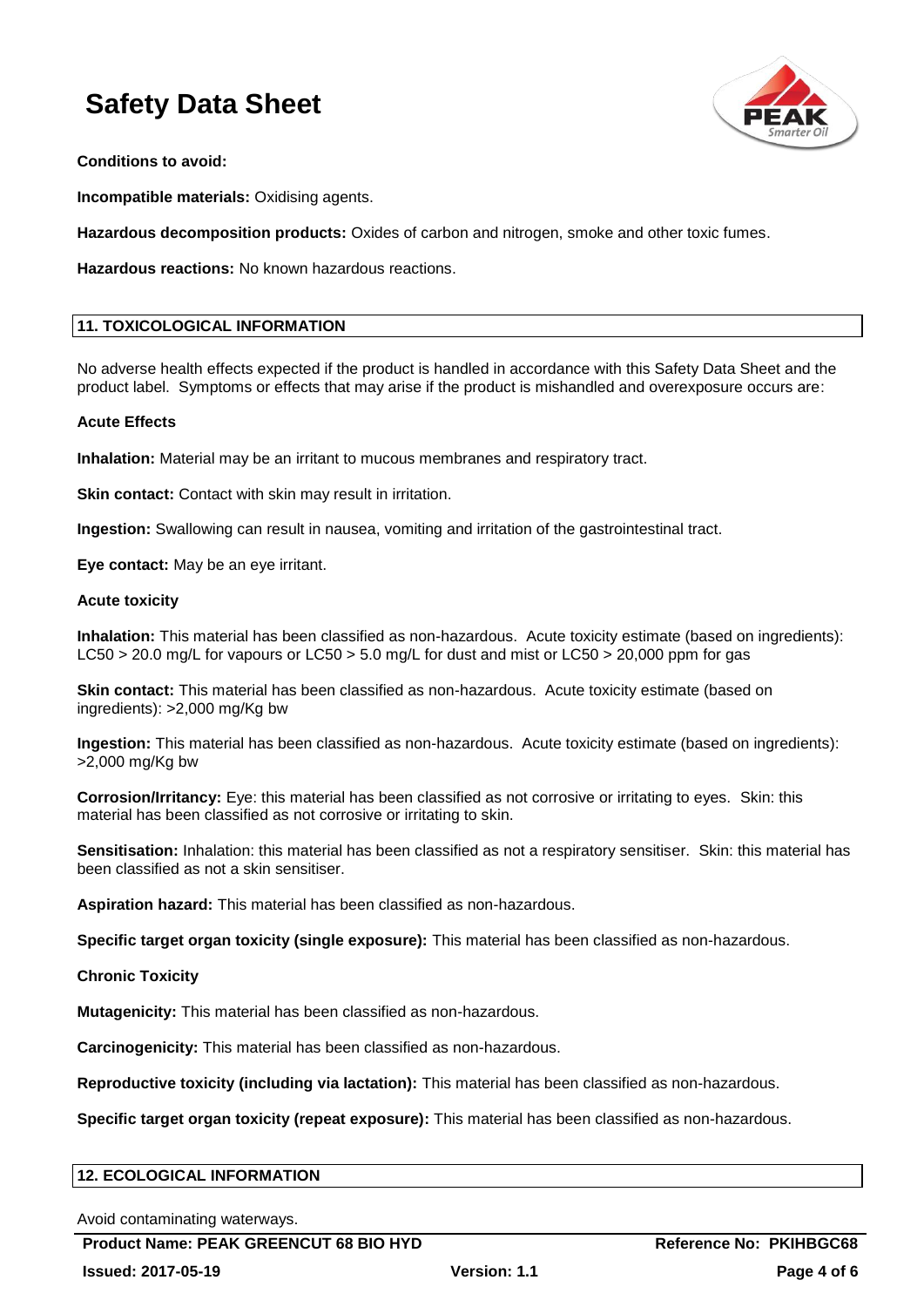

**Acute aquatic hazard:** This material has been classified as non-hazardous. Acute toxicity estimate (based on ingredients): >100 mg/L

**Long-term aquatic hazard:** This material has been classified as non-hazardous. Non-rapidly or rapidly degradable substance for which there are adequate chronic toxicity data available OR in the absence of chronic toxicity data, Acute toxicity estimate (based on ingredients): >100 mg/L, where the substance is not rapidly degradable and/or BCF  $<$  500 and/or log  $K_{ow}$   $<$  4.

**Ecotoxicity:** No information available.

**Persistence and degradability:** No information available.

**Bioaccumulative potential:** No information available.

**Mobility:** No information available.

### **13. DISPOSAL CONSIDERATIONS**

Persons conducting disposal, recycling or reclamation activities should ensure that appropriate personal protection equipment is used, see "Section 8. Exposure Controls and Personal Protection" of this SDS.

If possible material and its container should be recycled. If material or container cannot be recycled, dispose in accordance with local, regional, national and international Regulations.

#### **14. TRANSPORT INFORMATION**

#### **ROAD AND RAIL TRANSPORT**

Not classified as Dangerous Goods by the criteria of the "Australian Code for the Transport of Dangerous Goods by Road & Rail" and the "New Zealand NZS5433: Transport of Dangerous Goods on Land".

#### **MARINE TRANSPORT**

Not classified as Dangerous Goods by the criteria of the International Maritime Dangerous Goods Code (IMDG Code) for transport by sea.

#### **AIR TRANSPORT**

Not classified as Dangerous Goods by the criteria of the International Air Transport Association (IATA) Dangerous Goods Regulations for transport by air.

#### **15. REGULATORY INFORMATION**

#### **This material is not subject to the following international agreements:**

Montreal Protocol (Ozone depleting substances) The Stockholm Convention (Persistent Organic Pollutants) The Rotterdam Convention (Prior Informed Consent) Basel Convention (Hazardous Waste) International Convention for the Prevention of Pollution from Ships (MARPOL)

#### **This material/constituent(s) is covered by the following requirements:**

• All components of this product are listed on or exempt from the Australian Inventory of Chemical Substances (AICS).

• All components of this product are listed on or exempt from the New Zealand Inventory of Chemical (NZIoC).

#### **HSNO Group Standard:** HSR002605 - Lubricants (Low Hazard) Group Standard